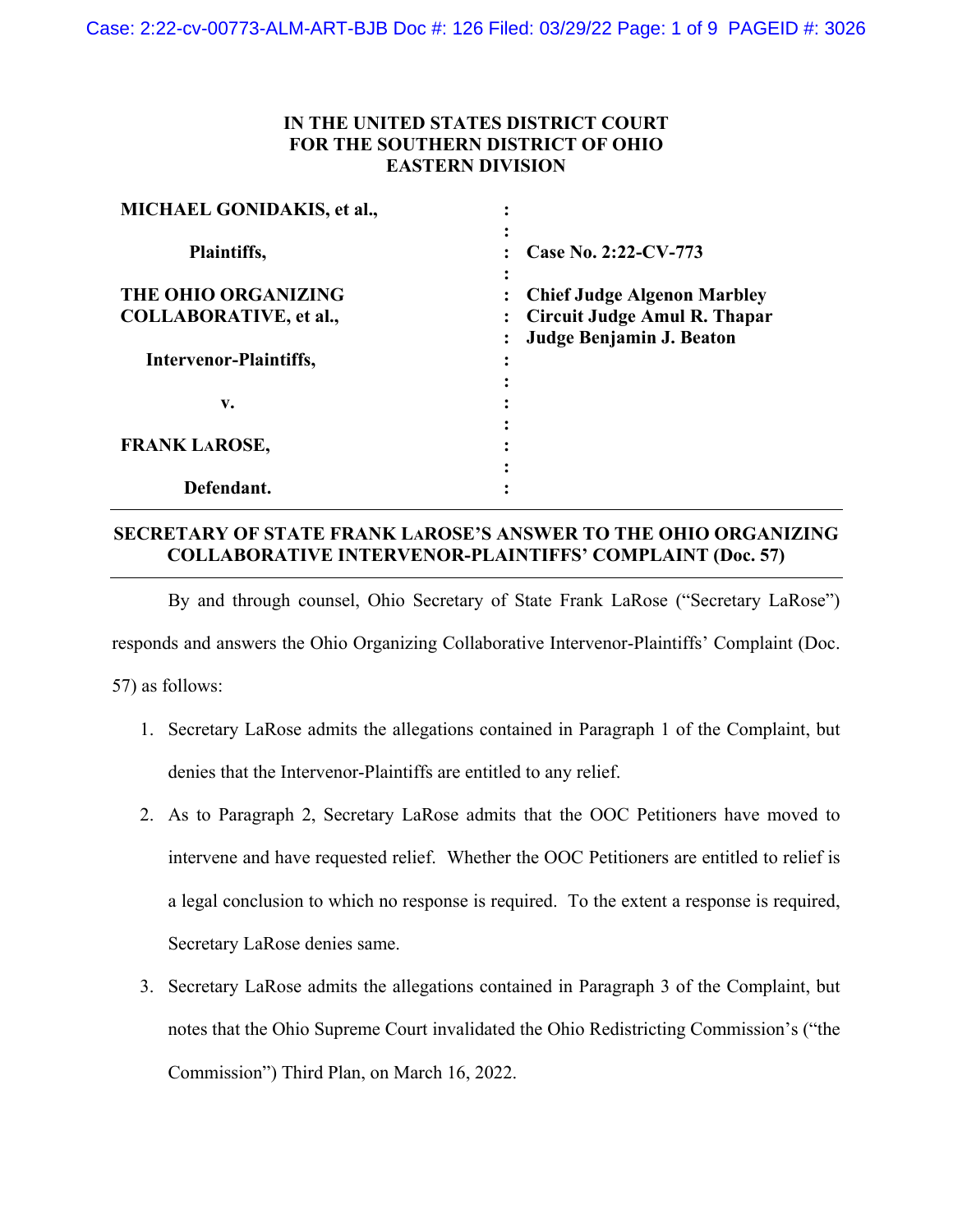- 4. As to Paragraph 4, Secretary LaRose denies that the 2011 state legislative districts are still in effect. Rather, on March 28, 2022, the Commission adopted a Fourth Plan, which is currently in effect. Any remaining allegations are legal conclusions to which no response is required.
- 5. As to Paragraph 5, the cited statutes speak for themselves. Further answering, this Paragraph contains legal conclusions to which no response is required. To the extent an answer is required, such allegations are denied.
- 6. Secretary LaRose admits the allegations contained in Paragraph 6 of the Complaint.
- 7. Secretary LaRose admits the allegations contained in Paragraph 7 of the Complaint.
- 8. Secretary LaRose lacks knowledge or information sufficient to form a belief as to the truth of the allegations in Paragraph 8, and said allegations are, therefore, denied.
- 9. Secretary LaRose lacks knowledge or information sufficient to form a belief as to the truth of the allegations in Paragraph 9, and said allegations are, therefore, denied.
- 10. As to Paragraph 10, Secretary LaRose denies that the 2011 state legislative districts are still in effect. Rather, on March 28, 2022, the Commission adopted a Fourth Plan, which is currently in effect. Any remaining allegations are denied due to lack of knowledge.
- 11. Secretary LaRose lacks knowledge or information sufficient to form a belief as to the truth of the allegations in Paragraph 11, and said allegations are, therefore, denied.
- 12. Secretary LaRose lacks knowledge or information sufficient to form a belief as to the truth of the allegations in Paragraph 12, and said allegations are, therefore, denied.
- 13. Secretary LaRose lacks knowledge or information sufficient to form a belief as to the truth of the allegations in Paragraph 13, and said allegations are, therefore, denied.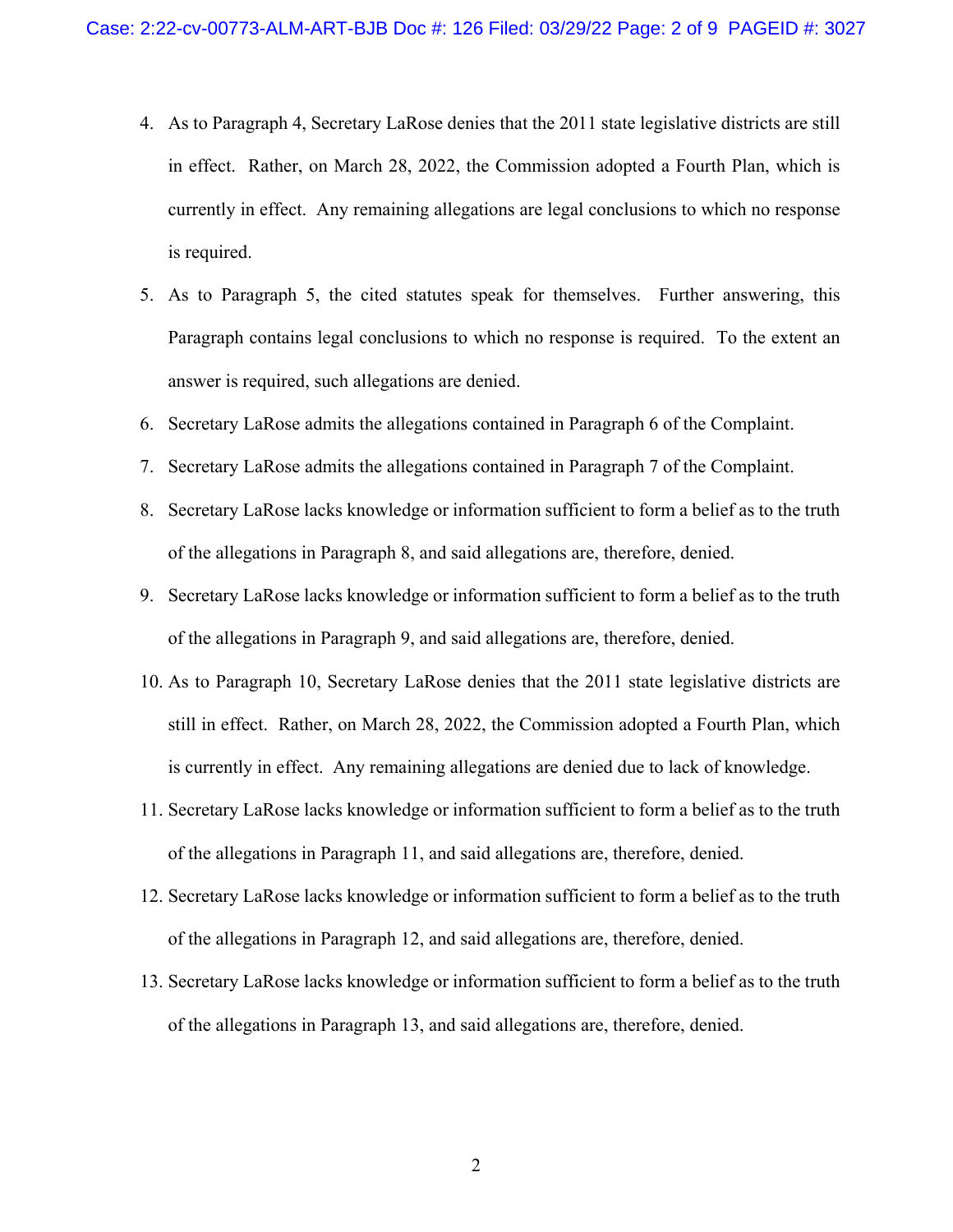- 14. Secretary LaRose lacks knowledge or information sufficient to form a belief as to the truth of the allegations in Paragraph 14, and said allegations are, therefore, denied.
- 15. Secretary LaRose lacks knowledge or information sufficient to form a belief as to the truth of the allegations in Paragraph 15, and said allegations are, therefore, denied.
- 16. Secretary LaRose lacks knowledge or information sufficient to form a belief as to the truth of the allegations in Paragraph 16, and said allegations are, therefore, denied.
- 17. Secretary LaRose lacks knowledge or information sufficient to form a belief as to the truth of the allegations in Paragraph 17, and said allegations are, therefore, denied.
- 18. As to Paragraph 18, Secretary LaRose denies that the 2011 state legislative districts are still in effect. Rather, on March 28, 2022, the Commission adopted a Fourth Plan, which is currently in effect. Any remaining allegations are denied due to lack of knowledge.
- 19. Secretary LaRose lacks knowledge or information sufficient to form a belief as to the truth of the allegations in Paragraph 19, and said allegations are, therefore, denied.
- 20. Secretary LaRose lacks knowledge or information sufficient to form a belief as to the truth of the allegations in Paragraph 20, and said allegations are, therefore, denied.
- 21. Secretary LaRose lacks knowledge or information sufficient to form a belief as to the truth of the allegations in Paragraph 21, and said allegations are, therefore, denied.
- 22. Secretary LaRose lacks knowledge or information sufficient to form a belief as to the truth of the allegations in Paragraph 22, and said allegations are, therefore, denied.
- 23. Secretary LaRose lacks knowledge or information sufficient to form a belief as to the truth of the allegations in Paragraph 23, and said allegations are, therefore, denied.
- 24. Secretary LaRose lacks knowledge or information sufficient to form a belief as to the truth of the allegations in Paragraph 24, and said allegations are, therefore, denied.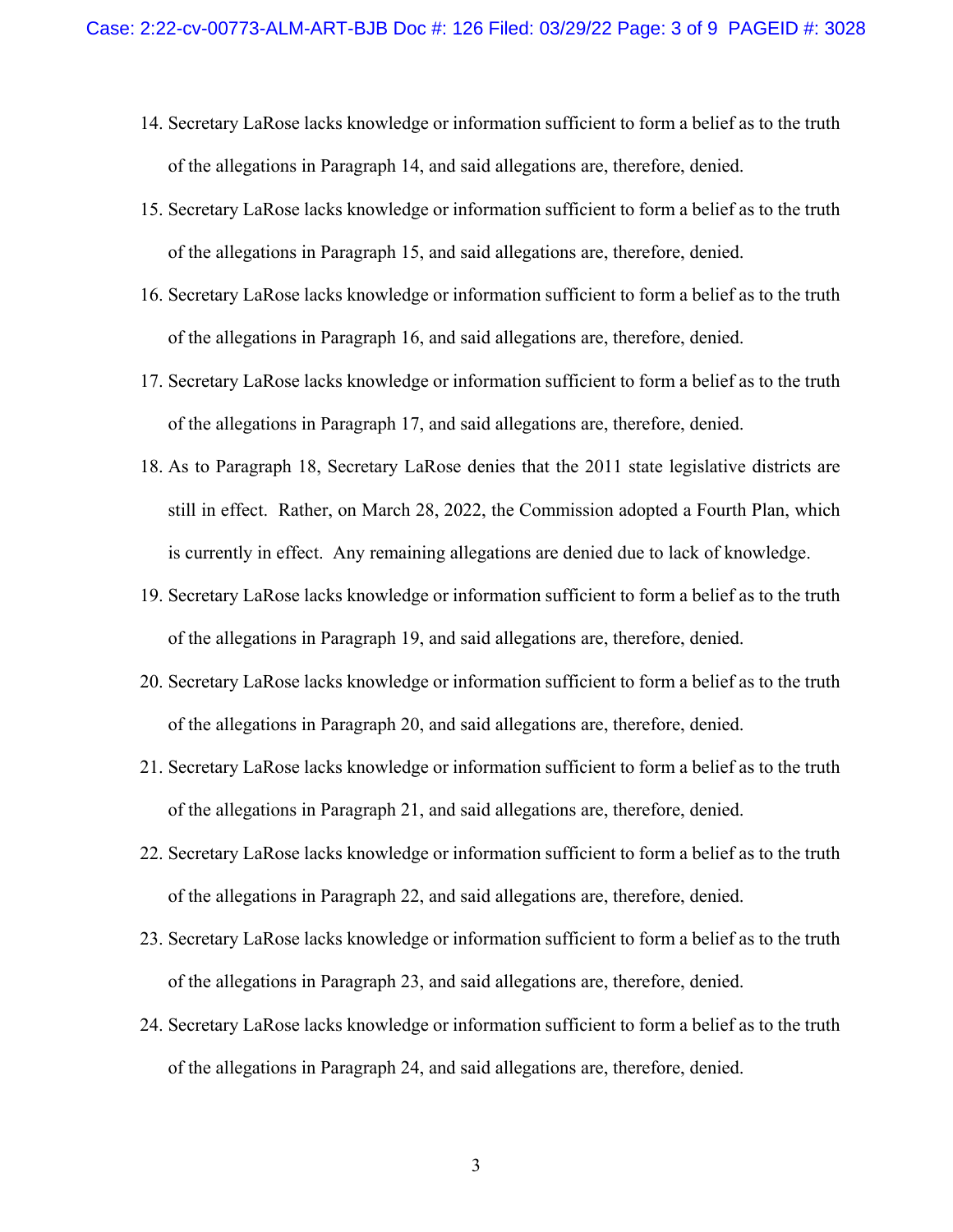- 25. Secretary LaRose lacks knowledge or information sufficient to form a belief as to the truth of the allegations in Paragraph 25, and said allegations are, therefore, denied.
- 26. Secretary LaRose lacks knowledge or information sufficient to form a belief as to the truth of the allegations in Paragraph 26, and said allegations are, therefore, denied.
- 27. Paragraph 27 contains legal conclusions to which no response is required. To the extent a response is required, Secretary LaRose denies same.
- 28. As to Paragraph 28, Secretary LaRose admits that he is the Secretary of State of Ohio and is Ohio's chief elections officer and is being sued in his official capacity as Secretary, but denies liability for the claims. Secretary LaRose also admits that he is a member of the Ohio Redistricting Commission. Further answering, this Paragraph contains legal conclusions to which no response is required. Moreover, Article XI, Section 1 of the Ohio Constitution and Ohio Rev. Code § 3501.04 speak for themselves.
- 29. Secretary LaRose admits the allegations contained in Paragraph 29 of the Complaint.
- 30. As to Paragraph 30, Secretary LaRose admits that the 2020 U.S. Census revealed changes to Ohio's population such that Ohio lost one congressional district. Further answering, Secretary LaRose lacks knowledge or information sufficient to form a belief as to whether such change is "significant" as stated in Paragraph 30 of the Complaint. This Paragraph also contains legal conclusions to which no response is required. Any remaining allegations are denied due to lack of knowledge.
- 31. Paragraph 31 contains legal conclusions to which no response is required. Further answering, *Wilson v. Kasich*, 981 N.E.3d 814, 134 Ohio St.3d 221, 2012-Ohio-31, speaks for itself.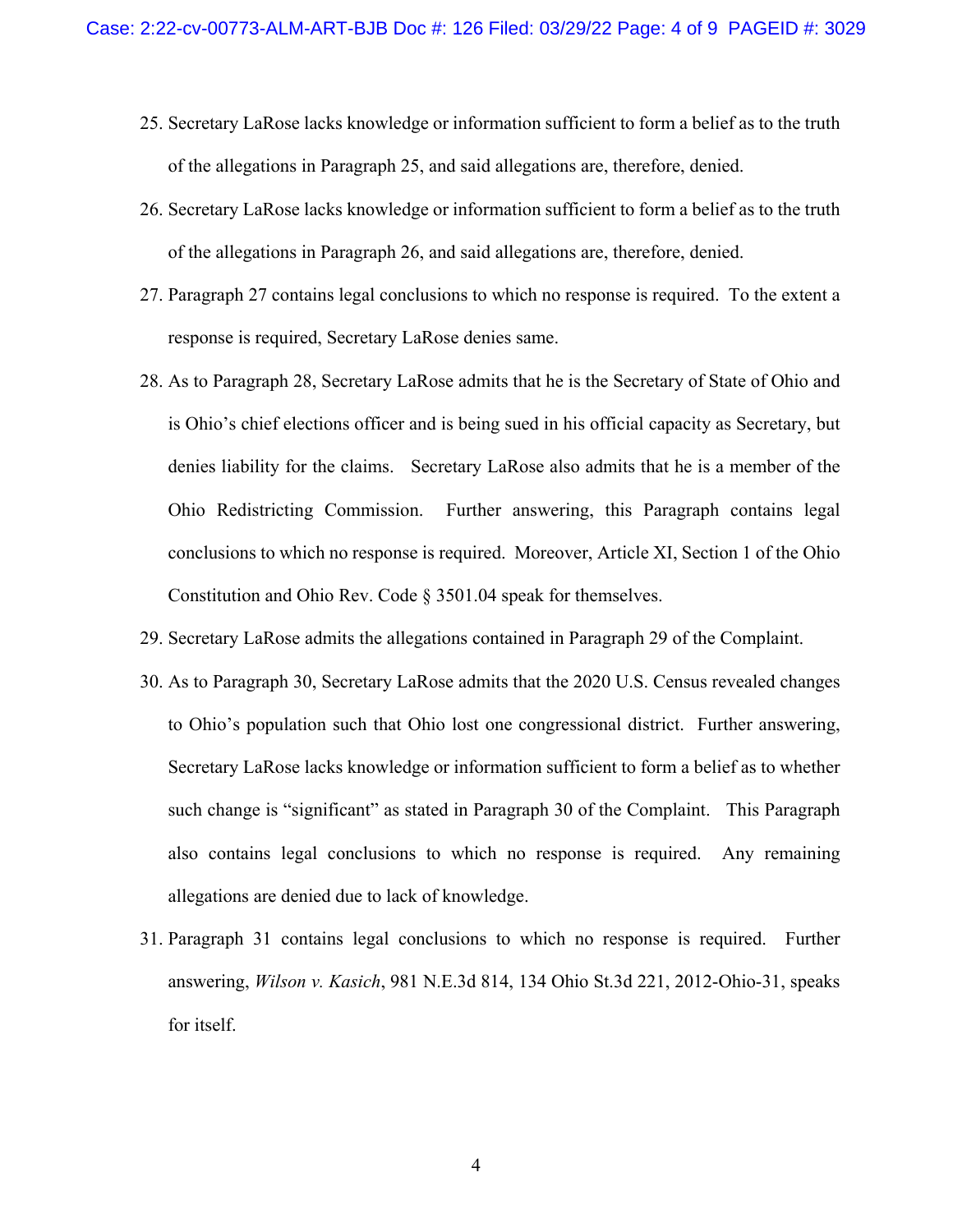- 32. Paragraph 32 contains legal conclusions to which no response is required. Further answering, the constitutional amendment referenced therein, commonly referred to as "Issue 1," speaks for itself.
- 33. As to Paragraph 33, Secretary LaRose admits the Commission adopted its First Plan by a vote of 5-2. Secretary LaRose denies that his vote in support of the First Plan was intended to violate the Ohio Constitution. Further answering, Secretary LaRose denies for lack of knowledge as to any of the other Commission members' intent behind their vote. Any other allegations constitute legal conclusions to which no response is required. To the extent a response is required, Secretary LaRose denies same.
- 34. Paragraph 34 contains legal conclusions to which no response is required. To the extent a response is required, Secretary LaRose denies same. Further answering, the Commission's statement issued pursuant to Article XI, Section  $8(C)(2)$  of the Ohio Constitution speaks for itself.
- 35. As to Paragraph 35, Secretary LaRose denies that his vote in support of the First Plan was intended to violate the Ohio Constitution. Further answering, this Paragraph contains legal conclusions to which no response is required. Finally, Governor Mike DeWine's comments speak for themselves.
- 36. Secretary LaRose admits the allegations contained in Paragraph 36 of the Complaint. Further answering, the cited provisions of Article XI of the Ohio Constitution speak for themselves.
- 37. Secretary LaRose admits the allegations contained in Paragraph 37 of the Complaint. Further answering, *League of Women Voters of Ohio v. Ohio Redistricting Commission*, 2022-Ohio-65, speaks for itself.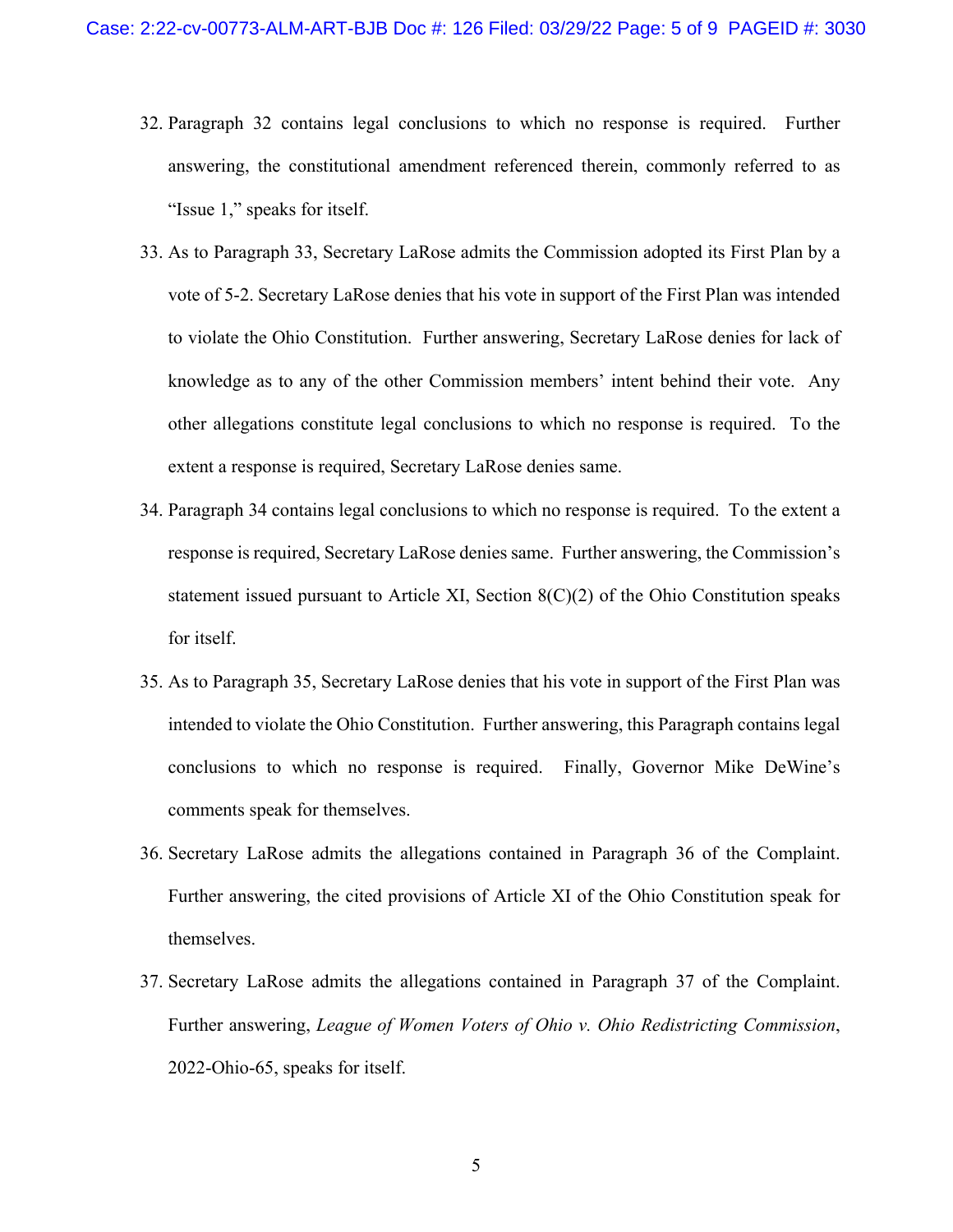- 38. As to Paragraph 38, Secretary LaRose admits that the Ohio Redistricting Commission approved the Second Plan for General Assembly districts on January 22, 2022 and the OOC Petitioners and other challenged it. The remaining allegations contained therein are denied.
- 39. Secretary LaRose admits the allegations contained in Paragraph 39 of the Complaint. Further answering, *League of Women Voters of Ohio v. Ohio Redistricting Comm.*, 2022- Ohio-342, speaks for itself.
- 40. As to Paragraph 40, Secretary LaRose denies that the whole Commission declared that it was at an impasse. Further answering, the "Notice of Impasse," speaks for itself. Any remaining allegations are admitted.
- 41. Secretary LaRose admits the allegations contained in Paragraph 41 of the Complaint.
- 42. Secretary LaRose admits the allegations contained in Paragraph 42 of the Complaint. Further answering, the Supreme Court of Ohio's Feb. 18, 2022 Order in *OOC v. Ohio Redistricting Commission*, Ohio Supreme Court Case No. 2021-1210, speaks for itself.
- 43. Secretary LaRose admits the allegations contained in Paragraph 43 of the Complaint. Further answering, the Commission's Response filed in Ohio Supreme Court Case Nos. 2021-1193, 2021-1198, 2021-1210 speak for itself.
- 44. Secretary LaRose admits the allegations contained in Paragraph 44 of the Complaint. Further answering, the Ohio Supreme Court's February 24, 2022 Order issued in Case No. 2021-1210 speaks for itself.
- 45. As to Paragraph 45, Secretary LaRose admits that the Commission adopted a Third Plan on February 24, 2022. However, on March 16, 2022, the Ohio Supreme Court invalidated that Plan. Further answering, the Commission adopted a Fourth Plan on March 28, 2022, which is currently in effect.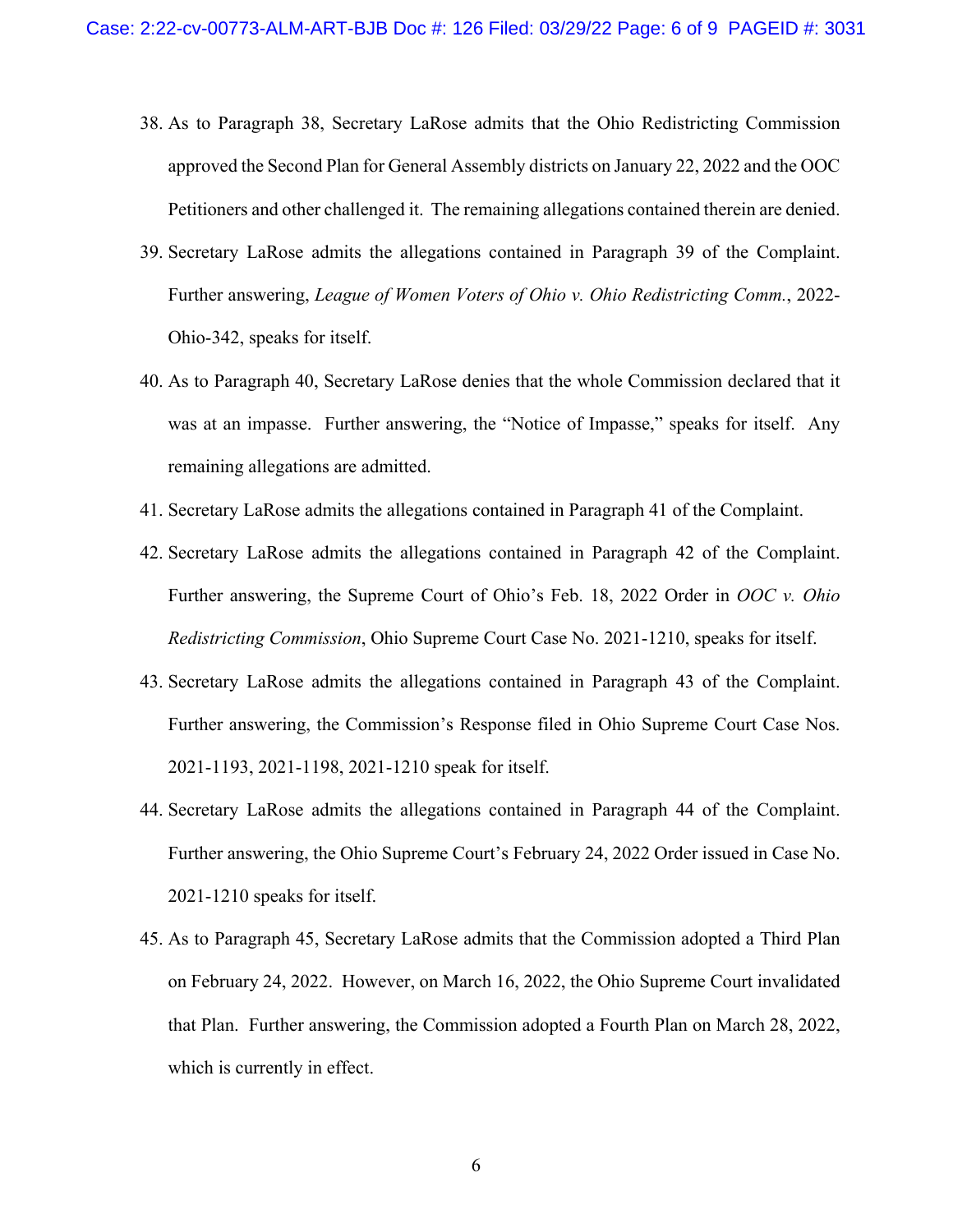- 46. As to Paragraph 46, the Ohio Supreme Court invalidated the Third Plan on March 16, 2022. Further answering, the Commission adopted a Fourth Plan on March 28, 2022. Finally, Secretary LaRose denies that the Intervenor-Plaintiffs are entitled to any relief.
- 47. To the extent Paragraph 47 reincorporates other paragraphs of the Complaint, all defenses and averments of lack of knowledge or information are specifically incorporated by reference.
- 48. Paragraph 48 contains legal conclusions to which no response is required. Further answering, *Reynolds v. Sims*, 377 U.S. 533 (1964) speaks for itself.
- 49. As to Paragraph 49, Secretary LaRose denies that 2011 legislative districts are currently in effect. Rather, the Commission adopted a Fourth Plan on March 28, 2002, which is currently in effect. Further answering, this Paragraph contains legal conclusions to which no response is required.

#### **Secretary LaRose's Response to Intervenor-Plaintiffs' Request for Relief**

- 1. Secretary LaRose denies all allegations set forth in the request for relief and specifically denies that Intervenor-Plaintiffs are entitled to any relief.
- 2. In response to the prayer for relief, Secretary LaRose asks for judgment in his favor and denies that Intervenor-Plaintiffs are entitled to any relief.
- 3. Any allegations contained in any titles or section headers are denied.
- 4. Secretary LaRose denies any and all allegations of the Complaint not expressly admitted herein.

# **AFFIRMATIVE DEFENSES FIRST DEFENSE**

This Court lacks subject matter jurisdiction over Intervenor-Plaintiffs' case.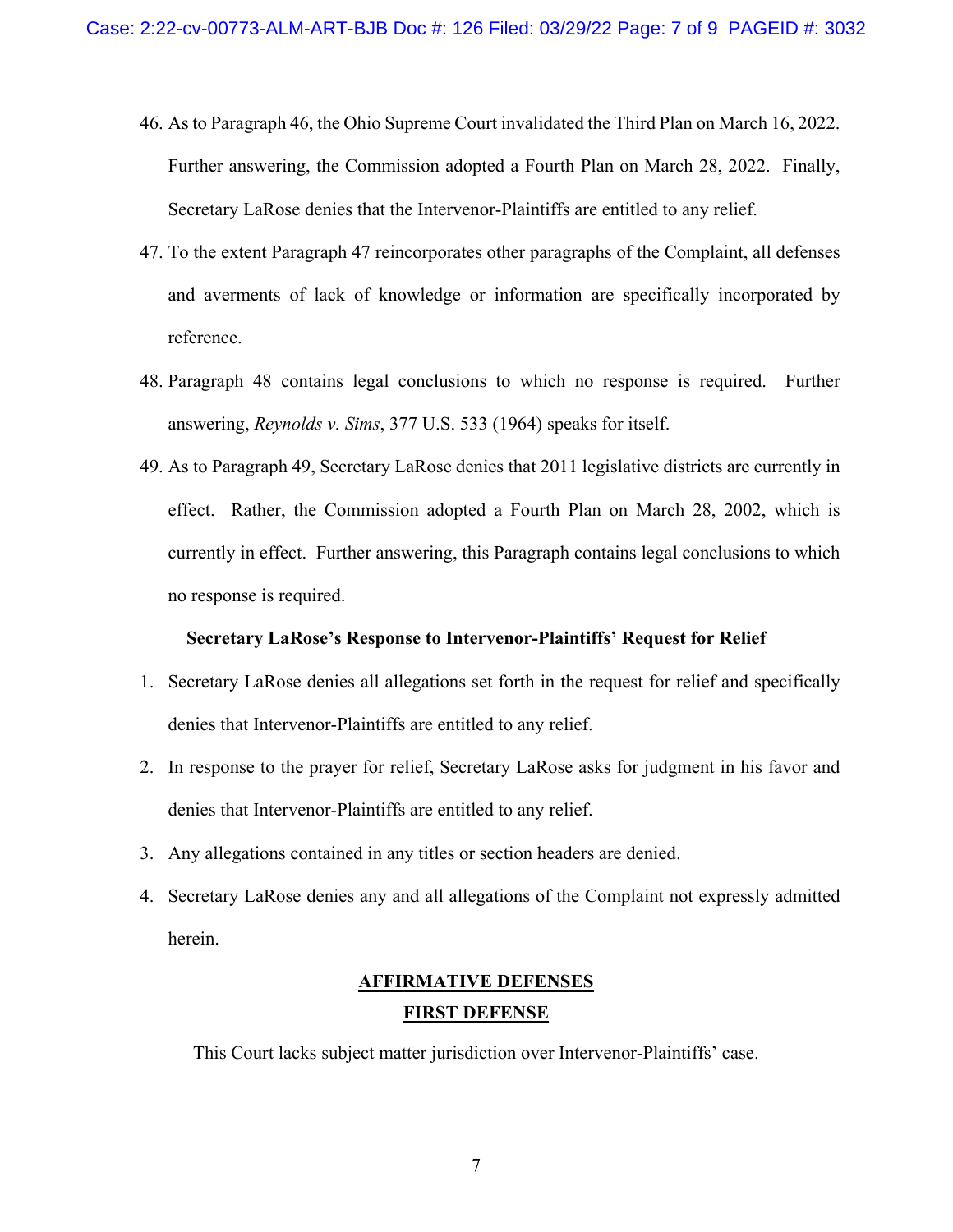Case: 2:22-cv-00773-ALM-ART-BJB Doc #: 126 Filed: 03/29/22 Page: 8 of 9 PAGEID #: 3033

#### **SECOND DEFENSE**

Intervenor-Plaintiffs lack standing to bring this Complaint.

#### **THIRD DEFENSE**

Intervenor-Plaintiffs fail to state a claim upon which relief can be granted.

#### **FOURTH DEFENSE**

Intervenor-Plaintiffs have not been deprived of any federal constitutional or statutory rights.

#### **FIFTH DEFENSE**

Intervenor-Plaintiffs are unable to establish the elements required for injunctive relief.

#### **RESERVATION OF ADDITIONAL DEFENSES**

Secretary LaRose reserves the right to supplement his Answer with additional defenses,

including affirmative defenses, as litigation in this matter proceeds.

Thus, having fully answered Intervenor-Plaintiffs' Complaint, Secretary LaRose requests that this Court dismiss Intervenor-Plaintiffs' claims, with prejudice, and that Intervenor-Plaintiffs be awarded no relief, no costs, and no fees.

Respectfully submitted,

OHIO ATTORNEY GENERAL

*/s/ Jonathan D. Blanton*

JONATHAN D. BLANTON (0070035) Deputy Attorney General JULIE M. PFEIFFER (0069762) *Counsel of Record* MICHAEL A. WALTON (0092201) Assistant Attorneys General Constitutional Offices Section 30 E. Broad Street,  $16^{th}$  Floor Columbus, Ohio 43215 Tel: 614-466-2872 | Fax: 614-728-7592 Julie.Pfeiffer@OhioAGO.gov Michael.Walton@OhioAGO.gov Jonathan.Blanton@OhioAGO.gov

*Counsel for Defendant Frank LaRose*